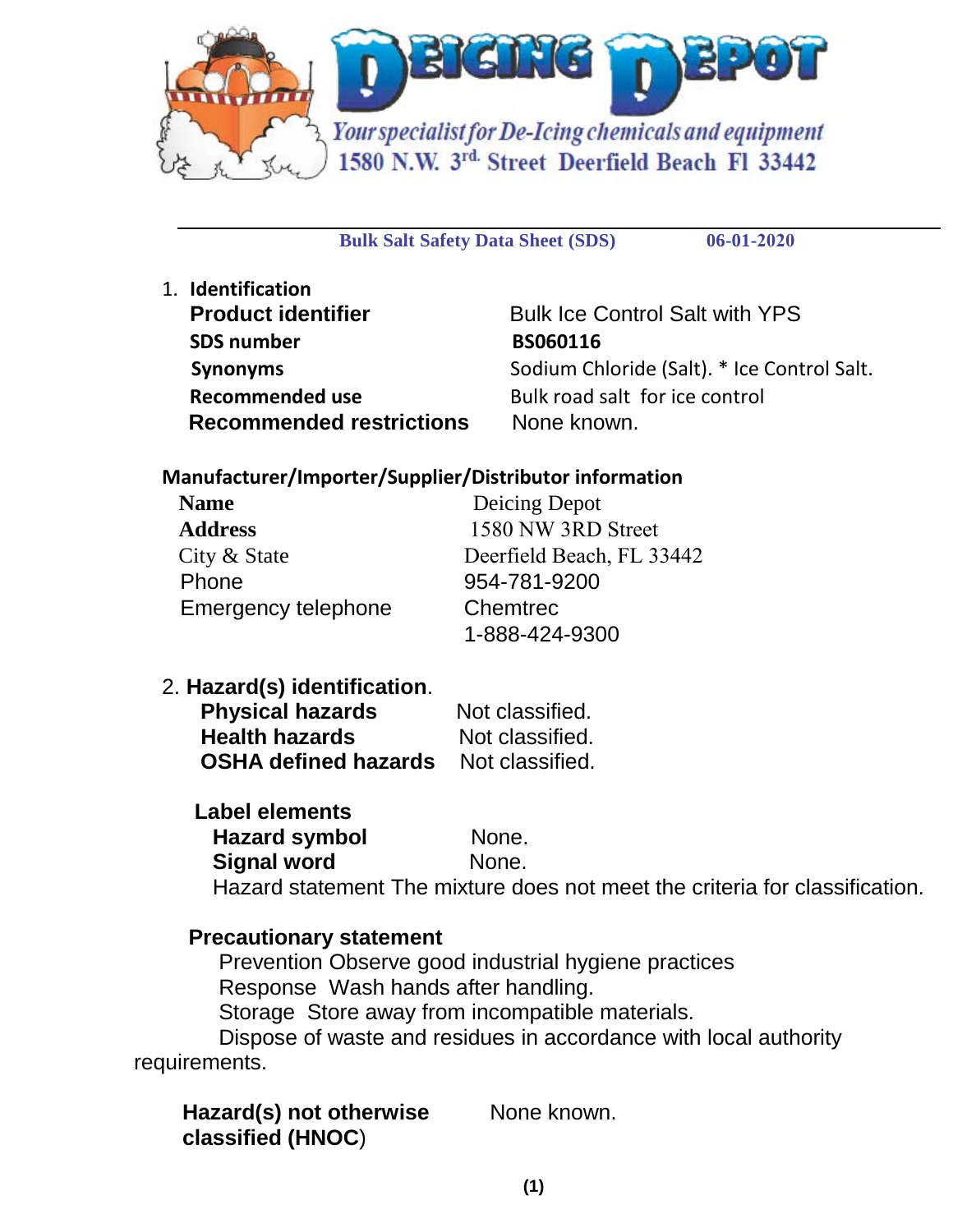

# 3. Composition/information on ingredients

| <b>Mixtures</b>                 |                   |               |  |
|---------------------------------|-------------------|---------------|--|
| <b>Chemical name</b>            | <b>CAS</b> number | %             |  |
| Sodium Chloride                 | 7647-14-5         | 98.8-99.8     |  |
| Sodium Ferrocyanide Decahydrate | 13601-19-9        | 0.0050-0.0100 |  |
|                                 |                   |               |  |

GRAS Substance (Generally Recognized As Safe).

### 4. First-aid measures

**Inhalation** If dust from the material is inhaled, remove the affected person immediately to fresh air. Call a physician if symptoms develop or persist.

**Skin contact** Wash off with soap and water. Get medical attention if irritation develops and persists.

**Eye contact** Rinse with water. Get medical attention if irritation develops and persists

**Ingestion** Give one or two glasses of water if patient is alert and able to swallow. Get medical attention if symptoms occur.

**Most important** Direct contact with eyes may cause temporary irritation **symptoms/effects, acute and delayed** 

**Indication of immediate** Treat symptomatically. **medical attention and special treatment needed** 

**General information** Ensure that medical personnel are aware of the material(s) involved, and take precautions to protect themselves.

#### 5. Fire-fighting measures

**Suitable extinguishing media** Water fog. Foam. Dry chemical powder. Carbon dioxide (CO2).

**Unsuitable extinguishing media** Do not use water jet as an extinguisher, as this will spread the fire.

**Specific hazards arising from the chemical** During fire, gases hazardous to health may be formed.

**Special protective equipment and precautions for firefighters** Self-contained breathing apparatus and full protective clothing must be worn in case of fire.

**Fire-fighting equipment/instructions** Use water spray to cool unopened containers.

**Specific methods** Use standard firefighting procedures and consider the hazards of other involved materials.

**General fire hazards** This product is not flammable or combustible.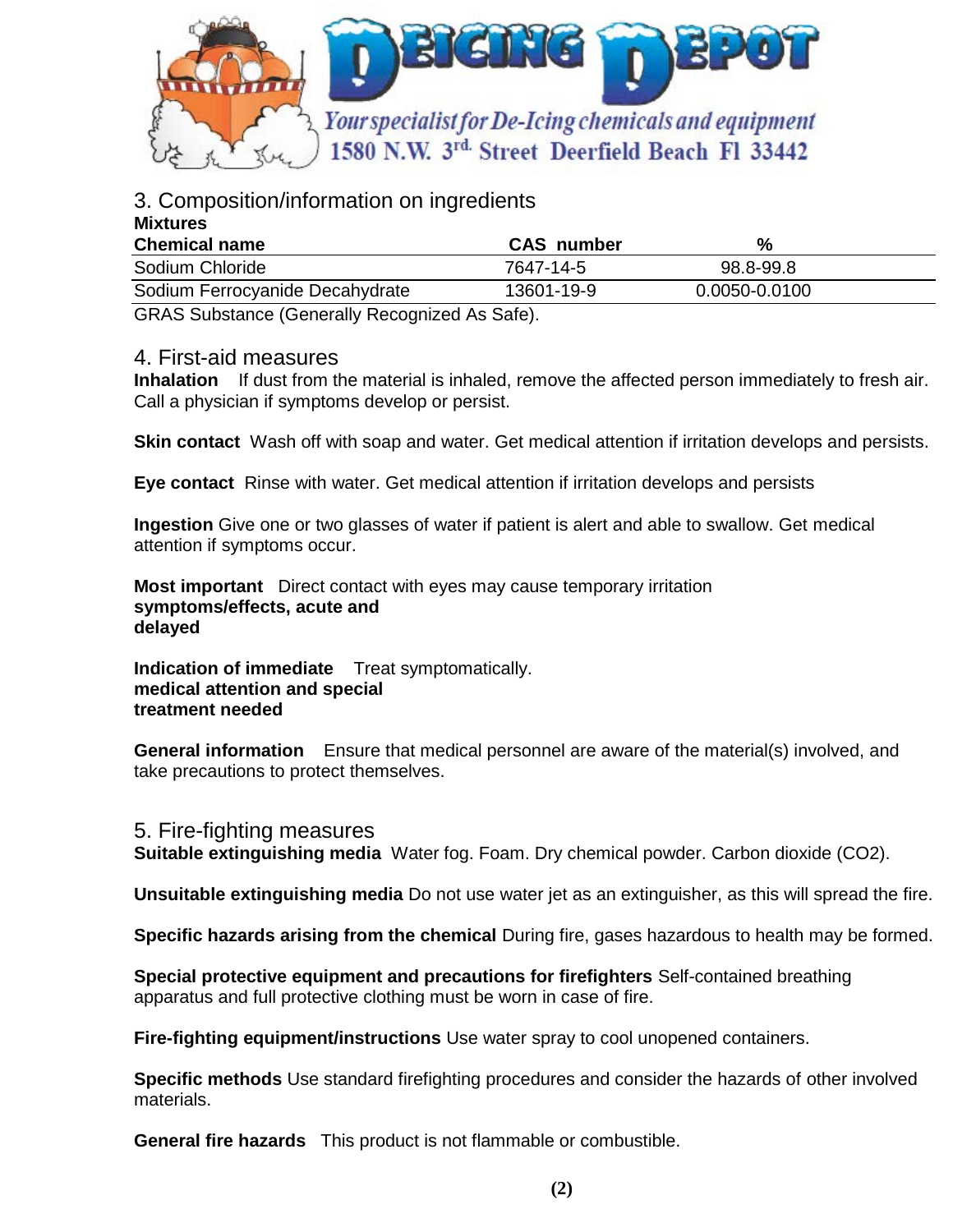

# 6. Accidental release measures

### **Personal precautions,protective equipment and emergency procedures**

Keep unnecessary personnel away. Avoid inhalation of dust from the spilled material. Use a NIOSH/MSHA approved respirator if there is a risk of exposure to dust/fume at levels exceeding the exposure limits. Do not touch damaged containers or spilled material unless wearing appropriate protective clothing. For personal protection, see section 8 of the SDS.

### **Methods and materials for containment and cleaning up**

 If sweeping of a contaminated area is necessary use a dust suppressant agent which does not react with the product. Collect dust using a vacuum cleaner equipped with HEPA filter. Minimize dust generation and accumulation. Avoid release to the environment. Following product recovery, flush area with water. For waste disposal, see section 13 of the SDS.

**Environmental precautions** Avoid discharge into drains, water courses or onto the ground

### 7. Handling and storage

### **Precautions for safe handling**

 Provide appropriate exhaust ventilation at places where dust is formed. Minimize dust generation and accumulation. Avoid breathing dust. Avoid contact with eyes. Avoid contact with water and moisture. Keep away from strong acids. Practice good housekeeping.

#### **Conditions for safe storage,ncluding any incompatibilities**

 Store in original tightly closed container. Store in a well-ventilated place. Store away from incompatible materials (see Section 10 of the SDS). Becomes hygroscopic at 70-75% relative humidity. Avoid humid or wet conditions as product will cake and become hard.

# 8. Exposure controls/personal protection

**Occupational exposure limits** No exposure limits noted for ingredient(s).

**Biological limit values** No biological exposure limits noted for the ingredient(s).

**Appropriate engineering controls** Ventilation should be sufficient to effectively remove and prevent buildup of any dusts or fumes that may be generated during handling or thermal processing.

#### **Individual protection measures, such as personal protective equipment**

**Eye/face protection** Unvented, tight fitting goggles should be worn in dusty areas.

**Skin protection Hand protection** Wear appropriate chemical resistant gloves.

**Other** Wear suitable protective clothing.

 **Respiratory protection** Use a NIOSH/MSHA approved respirator if there is a risk of exposure to dust/fume at levels exceeding the exposure limits. If engineering controls do not maintain airborne concentrations below recommended exposure limits (where applicable) or to an acceptable level (in countries where exposure limits have not been established), an approved respirator must be worn.

 **Thermal hazards** Wear appropriate thermal protective clothing, when necessary.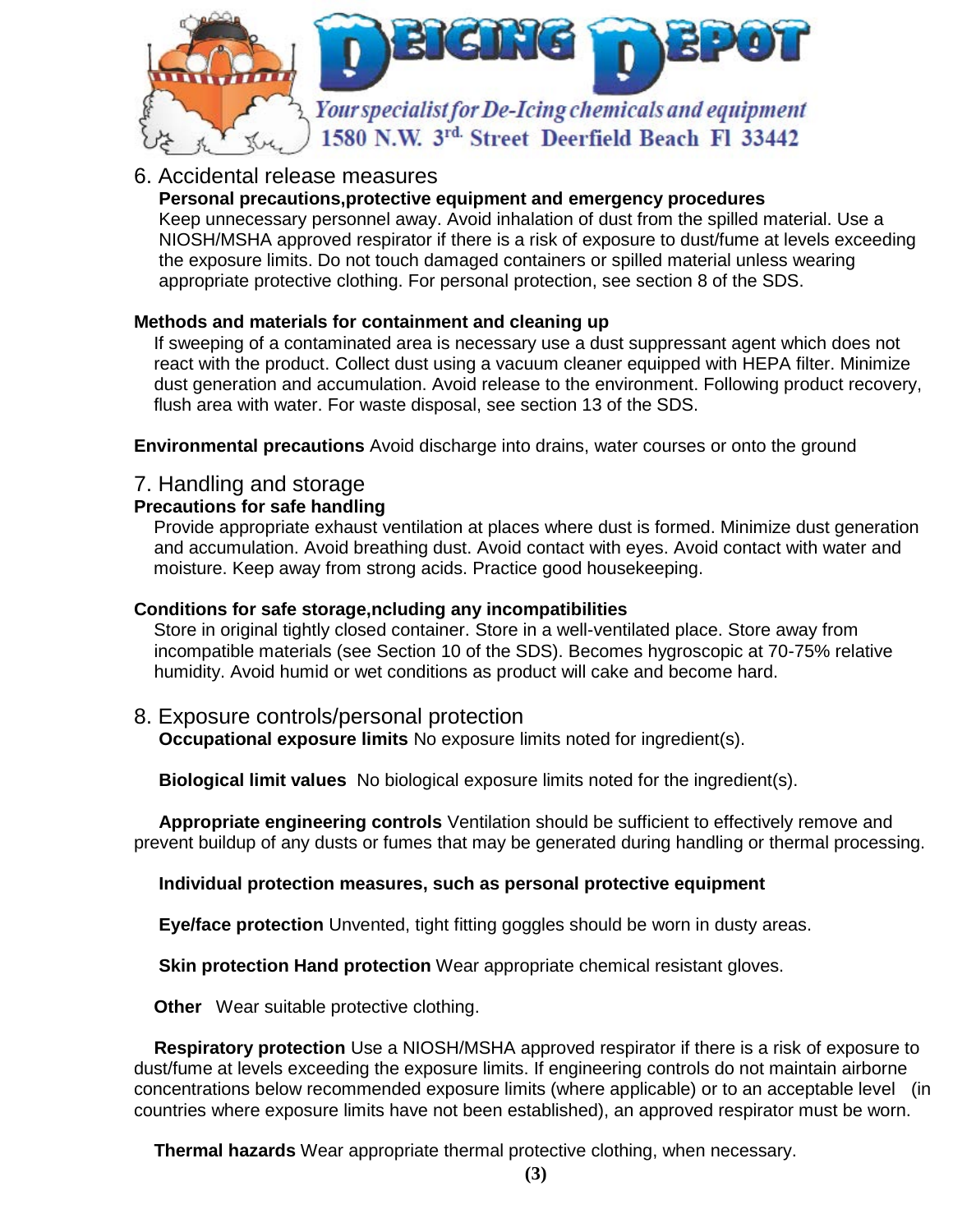

 **General hygiene considerations** Always observe good personal hygiene measures, such as washing after handling the material and before eating, drinking, and/or smoking. Routinely wash work clothing and protective equipment to remove contaminants.

9. Physical and chemical properties

| Appearance                                      | White crystalline solid  |                               |                                                                       |  |
|-------------------------------------------------|--------------------------|-------------------------------|-----------------------------------------------------------------------|--|
| <b>Physical state</b>                           | Solid.                   |                               |                                                                       |  |
| Form Crystalline Solid.                         |                          |                               |                                                                       |  |
| <b>Color</b>                                    | White to opaque          |                               |                                                                       |  |
| Odor                                            | Halogen odor when heated |                               |                                                                       |  |
| <b>Odor threshold</b>                           | Not available.           |                               |                                                                       |  |
| pH                                              | Not available.           |                               |                                                                       |  |
| Melting point/freezing point 1473.8 °F (801 °C) |                          |                               |                                                                       |  |
|                                                 |                          |                               | Initial boiling point and boiling range 2 669 °F (1465 °C) (760 mmHg) |  |
| <b>Flash point</b>                              | Not available.           |                               |                                                                       |  |
| Evaporation rate Not available.                 |                          |                               |                                                                       |  |
| Flammability (solid, gas) Not available.        |                          |                               |                                                                       |  |
| Upper/lower flammability or explosive limits    |                          |                               |                                                                       |  |
| Flammability limit - lower (%) Not available.   |                          |                               |                                                                       |  |
| Flammability limit - upper (%) Not available.   |                          |                               |                                                                       |  |
| <b>Explosive limit - lower (%)</b>              |                          | Not available.                |                                                                       |  |
| Explosive limit - upper (%)                     |                          | Not available.                |                                                                       |  |
| Vapor pressure                                  |                          |                               | 2.4 mm Hg (1376.6 °F (747 °C))                                        |  |
| <b>Vapor density</b>                            |                          | Not available.                |                                                                       |  |
| <b>Relative density</b>                         |                          | $2.16$ (H <sub>2</sub> O = 1) |                                                                       |  |
| Solubility(ies)<br><b>Solubility (water)</b>    |                          | 26.4 %                        |                                                                       |  |
| Partition coefficient (n-octanol/water)         |                          |                               | Not available.                                                        |  |
| <b>Auto-ignition temperature</b>                |                          |                               | Not available.                                                        |  |
| <b>Decomposition temperature</b>                |                          |                               | Not available.                                                        |  |
| <b>Viscosity</b>                                |                          |                               | Not available.                                                        |  |
|                                                 |                          |                               |                                                                       |  |
| <b>Other information</b>                        |                          |                               |                                                                       |  |
| <b>Bulk density</b>                             |                          |                               | $35 - 83$ lb/ft <sup>3</sup>                                          |  |
| <b>Molecular formula</b>                        |                          |                               | <b>NaCl</b>                                                           |  |
| <b>Molecular weight</b>                         |                          |                               | 58.44                                                                 |  |
| pH in aqueous solution 6 - 9                    |                          |                               |                                                                       |  |
|                                                 |                          |                               |                                                                       |  |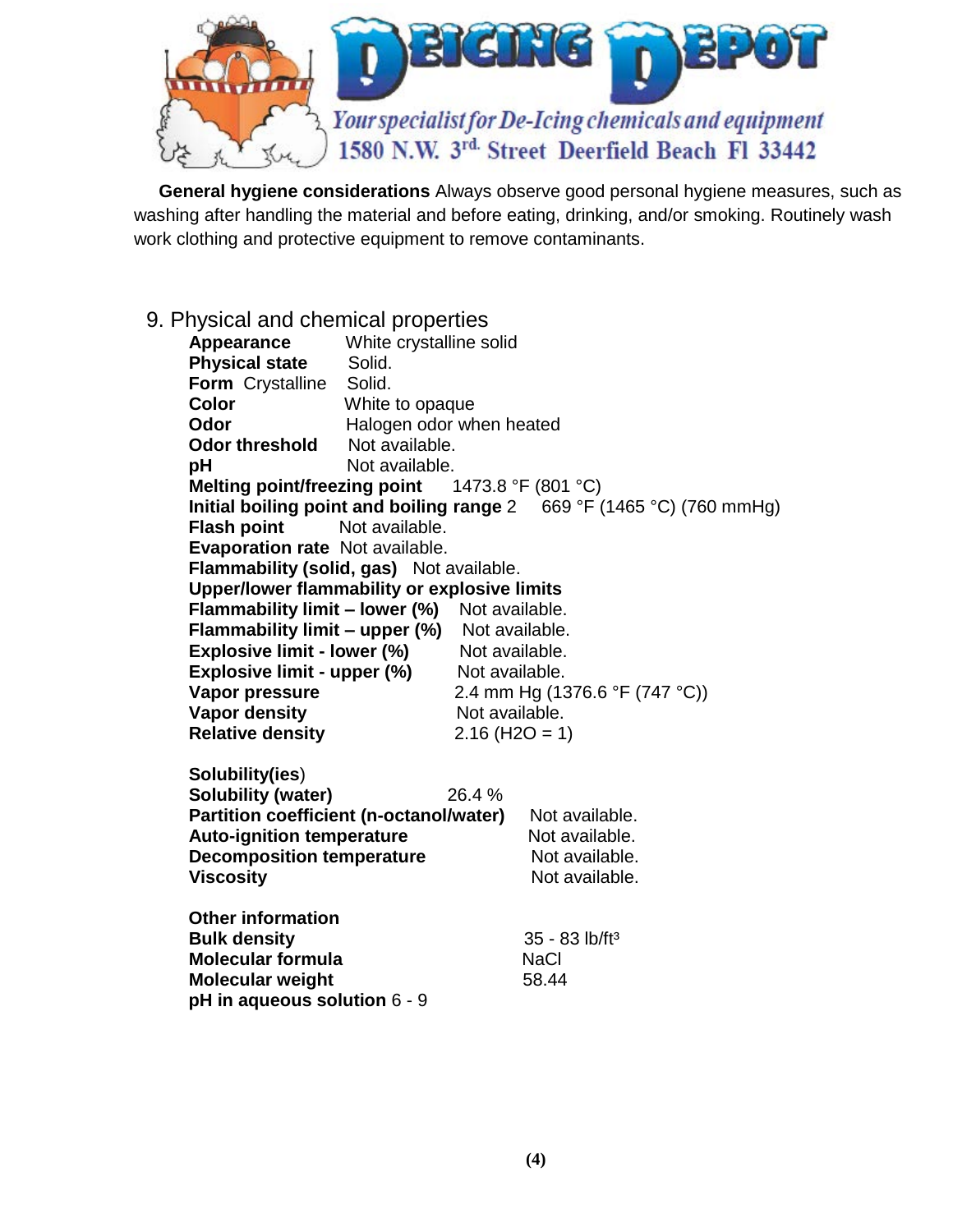

10. Stability and reactivity

**Reactivity** The product is stable and non-reactive under normal conditions of use, storage and transport.

**Chemical stability** Material is stable under normal conditions.

 **Possibility of hazardous reactions** No dangerous reaction known under conditions of normal use.

**Conditions to avoid** Contact with incompatible materials. Avoid dispersal of dust in the air (i.e., clearing dust surfaces

with compressed air).

 **Incompatible materials** Avoid contact with strong acids. Becomes corrosive to metals when wet.

 **Hazardous decomposition products** May evolve chlorine gas when in contact with strong acids.

# 11. Toxicological information

**Information on likely routes of exposure**

**Ingestion** Expected to be a low ingestion hazard.

**Inhalation** Inhalation of dusts may cause respiratory irritation.

**Skin contact** Prolonged or repeated skin contact may cause irritation.

**Eye contact** Dust in the eyes will cause irritation.

#### **Symptoms related to the physical, chemical and toxicological characteristics**

Eye and skin contact: Exposure may cause temporary irritation, redness, or discomfort. For ingestion, consuming less than a few grams would not be harmful. The following effects were observed after ingesting an excessive quantity: nausea and vomiting, diarrhea, cramps, restlessness, irritability, dehydration, water retention, nose bleed, gastrointestinal tract damage, fever, sweating, sunken eyes, high blood pressure, muscle weakness, dry mouth and nose, shock, cerebral edema (fluid on brain), pulmonary edema (fluid in lungs), blood cell shrinkage, and brain damage (due to dehydration of brain cells). Death is generally due to cardiovascular collapse or CNS damage.

#### **Information on toxicological effects**

 **Acute toxicity** In some cases of confirmed hypertension, ingestion may result in elevated blood pressure.

**Skin corrosion/irritation** Prolonged skin contact may cause temporary irritation.

**Serious eye damage/eye irritation** Dust in the eyes will cause irritation.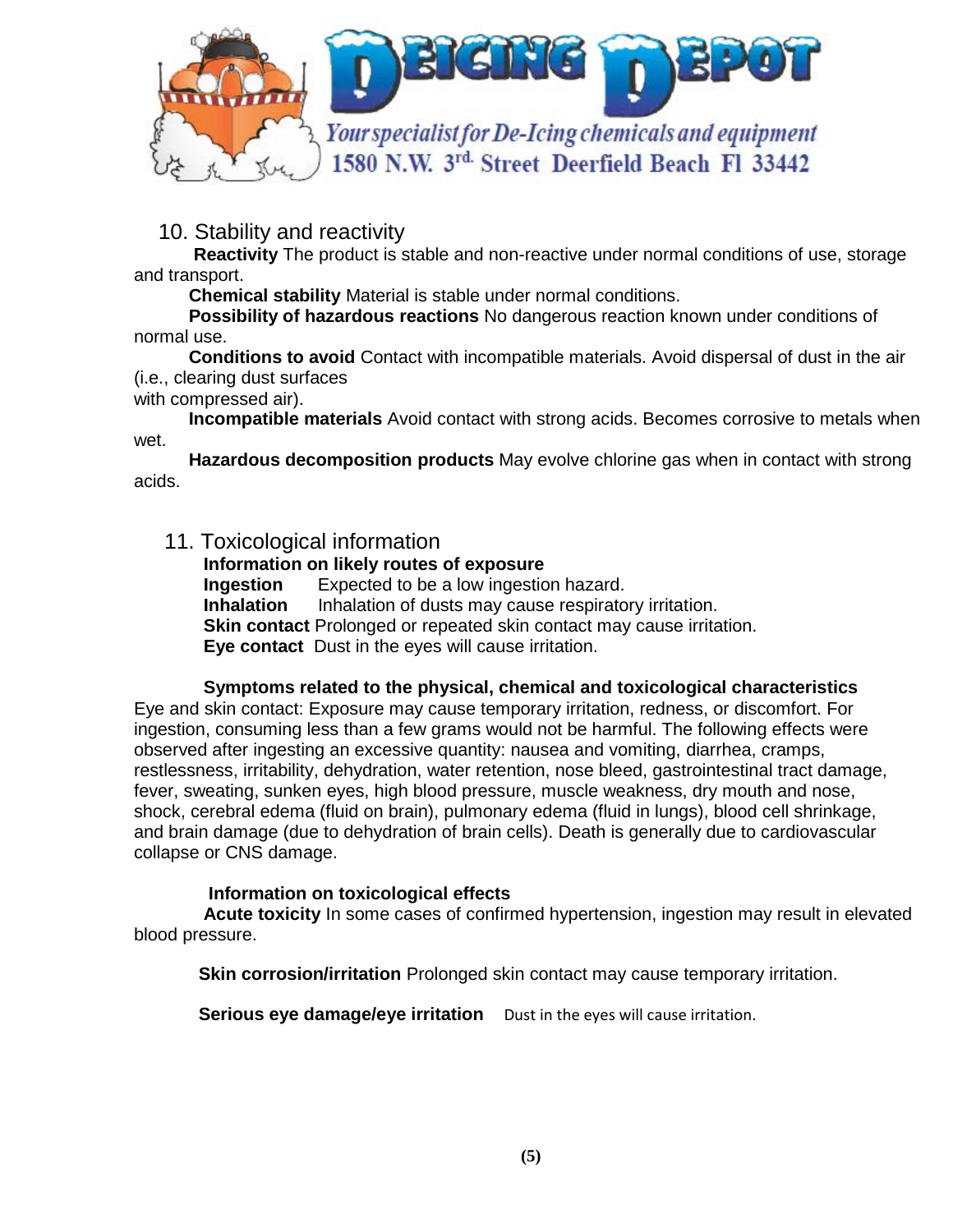

#### **Respiratory or skin sensitization**

**Respiratory sensitization** Not available.

 **Skin sensitization** This product is not expected to cause skin sensitization.

**Germ cell mutagenicity** No data available to indicate product or any components present at greater than 0.1% are mutagenic or genotoxic.

 **Carcinogenicity** This product is not considered to be a carcinogen by IARC, ACGIH, NTP, or OSHA.

 **OSHA Specifically Regulated Substances (29 CFR 1910.1001-1050)** Not listed.

 **Reproductive toxicity** This product is not expected to cause reproductive or developmental effects.

**Specific target organ toxicity -single exposure** Not classified.

**Specific target organ toxicity - repeated exposure** Not classified.

**Aspiration hazard** Due to the physical form of the product it is not an aspiration hazard.

#### 12. Ecological information

**Ecotoxicity** The product is not classified as environmentally hazardous. However, this does not exclude the possibility that large or frequent spills can have a harmful or damaging effect on the environment.

 **Persistence and degradability** No data is available on the degradability of this product.

**Bioaccumulative potential** No data available.

**Mobility in soil** No data available.

**Other adverse effects** None known.

#### 13. Disposal considerations

**Disposal instructions** Collect and reclaim or dispose in sealed containers at licensed waste disposal site.

 **Local disposal regulations** Dispose in accordance with all applicable regulations.

 **Hazardous waste code** The waste code should be assigned in discussion between the user, the producer and the waste disposal company.

 **Waste from residues / unused products** Dispose of in accordance with local regulations. Empty containers or liners may retain some product residues. This material and its container must be disposed of in a safe manner (see:Disposal instructions).

 **Contaminated packaging** Empty containers should be taken to an approved waste handling site for recycling or disposal. Since emptied containers may retain product residue, follow label warnings even after container is emptied.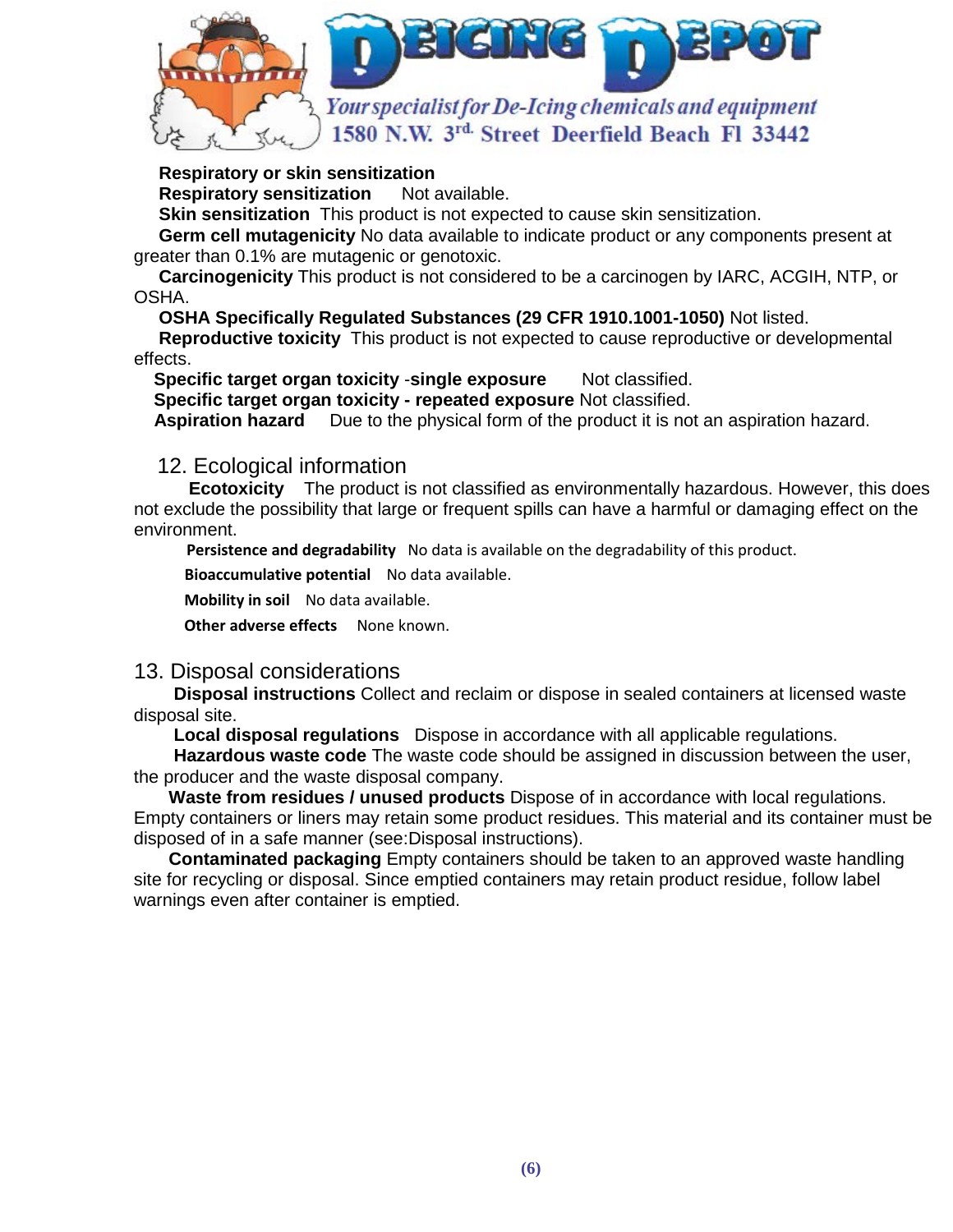

14. Transport information

**DOT** Not regulated as dangerous goods. **IATA** Not regulated as dangerous goods. **IMDG** Not regulated as dangerous goods.

**Transport in bulk according to Annex II of MARPOL 73/78 and the IBC Code** Not applicable

# 15. Regulatory information

**US federal regulations**All components are on the U.S. EPA TSCA Inventory List. This product is not known to be a "Hazardous Chemical" as defined by the OSHA Hazard Communication Standard, 29 CFR 1910.1200.

 **TSCA Section 12(b) Export Notification (40 CFR 707, Subpt. D)** Not regulated.

 **OSHA Specifically Regulated Substances (29 CFR 1910.1001-1050)** Not listed.

 **CERCLA Hazardous Substance List (40 CFR 302.4)** Not listed.

 **Superfund Amendments and Reauthorization Act of 1986 (SARA)Hazard categories** 

 Immediate Hazard - No Delayed Hazard - No Fire Hazard - No Pressure Hazard - No Reactivity Hazard - No

**SARA 302 Extremely hazardous substance** Not listed.  **SARA 311/312 Hazardous chemical** No **SARA 313 (TRI reporting)** Not regulated.

**Other federal regulations Clean Air Act (CAA) Section 112 Hazardous Air Pollutants (HAPs) List**  Not regulated.  **Clean Air Act (CAA) Section 112(r) Accidental Release Prevention (40 CFR 68.130)**  Not regulated.  **Safe Drinking Water Act (SDWA)** Not regulated.